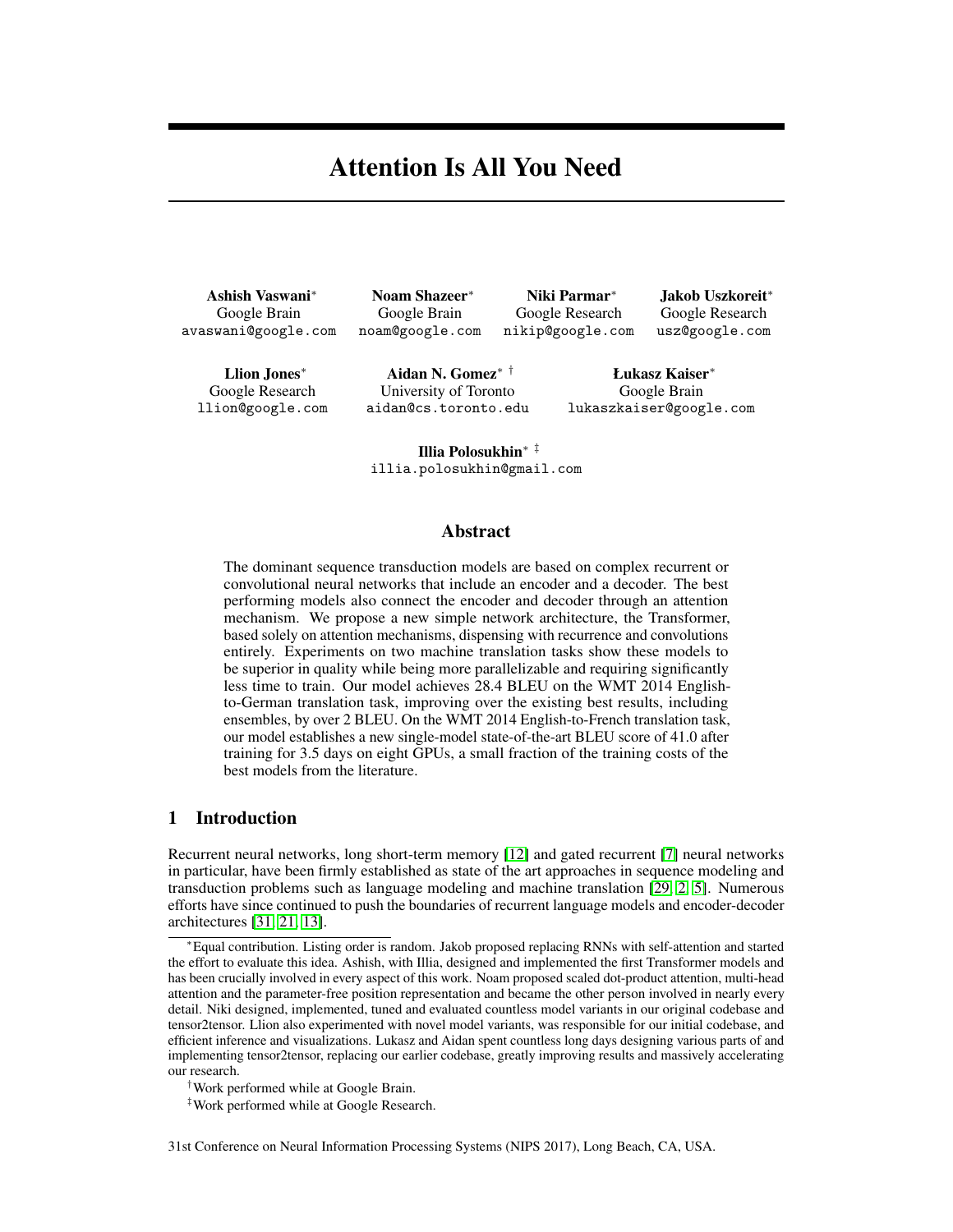Recurrent models typically factor computation along the symbol positions of the input and output sequences. Aligning the positions to steps in computation time, they generate a sequence of hidden states  $h_t$ , as a function of the previous hidden state  $h_{t-1}$  and the input for position t. This inherently sequential nature precludes parallelization within training examples, which becomes critical at longer sequence lengths, as memory constraints limit batching across examples. Recent work has achieved significant improvements in computational efficiency through factorization tricks [18] and conditional computation [26], while also improving model performance in case of the latter. The fundamental constraint of sequential computation, however, remains.

Attention mechanisms have become an integral part of compelling sequence modeling and transduction models in various tasks, allowing modeling of dependencies without regard to their distance in the input or output sequences [2, 16]. In all but a few cases [22], however, such attention mechanisms are used in conjunction with a recurrent network.

In this work we propose the Transformer, a model architecture eschewing recurrence and instead relying entirely on an attention mechanism to draw global dependencies between input and output. The Transformer allows for significantly more parallelization and can reach a new state of the art in translation quality after being trained for as little as twelve hours on eight P100 GPUs.

# 2 Background

The goal of reducing sequential computation also forms the foundation of the Extended Neural GPU [20], ByteNet [15] and ConvS2S [8], all of which use convolutional neural networks as basic building block, computing hidden representations in parallel for all input and output positions. In these models, the number of operations required to relate signals from two arbitrary input or output positions grows in the distance between positions, linearly for ConvS2S and logarithmically for ByteNet. This makes it more difficult to learn dependencies between distant positions [11]. In the Transformer this is reduced to a constant number of operations, albeit at the cost of reduced effective resolution due to averaging attention-weighted positions, an effect we counteract with Multi-Head Attention as described in section 3.2.

Self-attention, sometimes called intra-attention is an attention mechanism relating different positions of a single sequence in order to compute a representation of the sequence. Self-attention has been used successfully in a variety of tasks including reading comprehension, abstractive summarization, textual entailment and learning task-independent sentence representations [4, 22, 23, 19].

End-to-end memory networks are based on a recurrent attention mechanism instead of sequencealigned recurrence and have been shown to perform well on simple-language question answering and language modeling tasks [28].

To the best of our knowledge, however, the Transformer is the first transduction model relying entirely on self-attention to compute representations of its input and output without using sequencealigned RNNs or convolution. In the following sections, we will describe the Transformer, motivate self-attention and discuss its advantages over models such as [14, 15] and [8].

## 3 Model Architecture

Most competitive neural sequence transduction models have an encoder-decoder structure [5, 2, 29]. Here, the encoder maps an input sequence of symbol representations  $(x_1, ..., x_n)$  to a sequence of continuous representations  $z = (z_1, ..., z_n)$ . Given z, the decoder then generates an output sequence  $(y_1, ..., y_m)$  of symbols one element at a time. At each step the model is auto-regressive [9], consuming the previously generated symbols as additional input when generating the next.

The Transformer follows this overall architecture using stacked self-attention and point-wise, fully connected layers for both the encoder and decoder, shown in the left and right halves of Figure 1, respectively.

### 3.1 Encoder and Decoder Stacks

**Encoder:** The encoder is composed of a stack of  $N = 6$  identical layers. Each layer has two sub-layers. The first is a multi-head self-attention mechanism, and the second is a simple, position-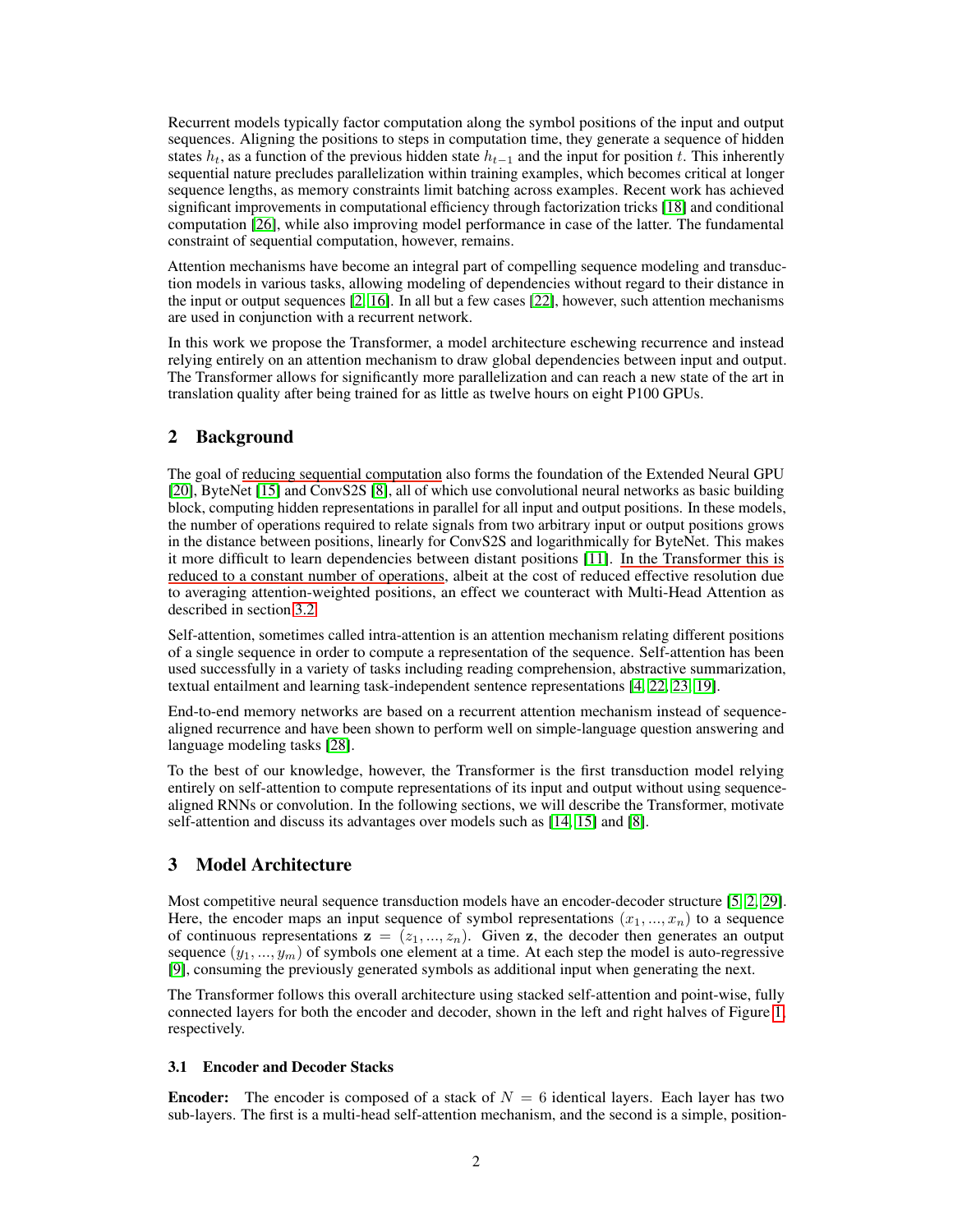

Figure 1: The Transformer - model architecture.

wise fully connected feed-forward network. We employ a residual connection [10] around each of the two sub-layers, followed by layer normalization [1]. That is, the output of each sub-layer is LayerNorm $(x + \text{Sublayer}(x))$ , where Sublayer $(x)$  is the function implemented by the sub-layer itself. To facilitate these residual connections, all sub-layers in the model, as well as the embedding layers, produce outputs of dimension  $d_{\text{model}} = 512$ .

**Decoder:** The decoder is also composed of a stack of  $N = 6$  identical layers. In addition to the two sub-layers in each encoder layer, the decoder inserts a third sub-layer, which performs multi-head attention over the output of the encoder stack. Similar to the encoder, we employ residual connections around each of the sub-layers, followed by layer normalization. We also modify the self-attention sub-layer in the decoder stack to prevent positions from attending to subsequent positions. This masking, combined with fact that the output embeddings are offset by one position, ensures that the predictions for position  $i$  can depend only on the known outputs at positions less than  $i$ .

### 3.2 Attention

An attention function can be described as mapping a query and a set of key-value pairs to an output, where the query, keys, values, and output are all vectors. The output is computed as a weighted sum of the values, where the weight assigned to each value is computed by a compatibility function of the query with the corresponding key.

### 3.2.1 Scaled Dot-Product Attention

We call our particular attention "Scaled Dot-Product Attention" (Figure 2). The input consists of queries and keys of dimension  $d_k$ , and values of dimension  $d_v$ . We compute the dot products of the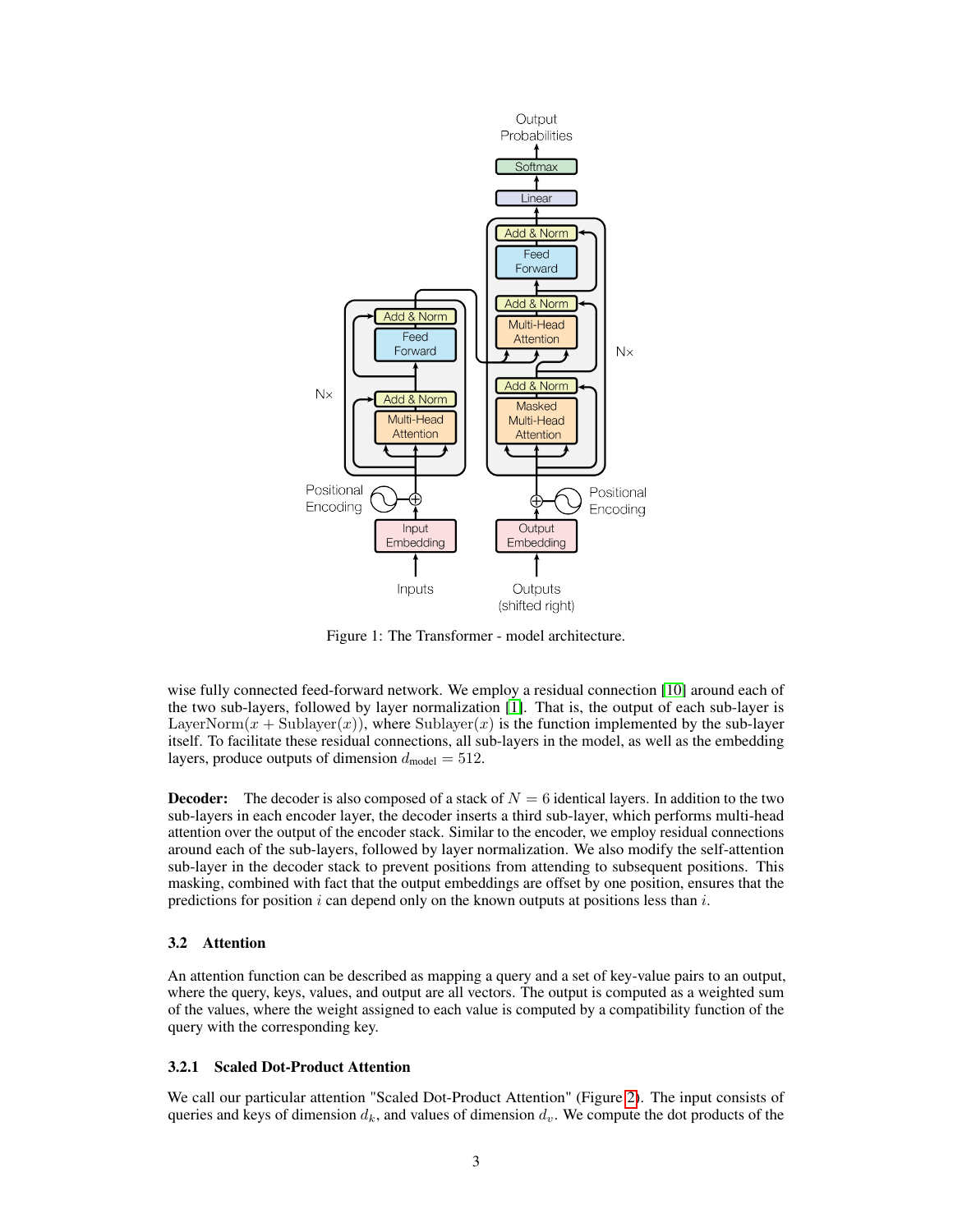

Figure 2: (left) Scaled Dot-Product Attention. (right) Multi-Head Attention consists of several attention layers running in parallel.

query with all keys, divide each by  $\sqrt{d_k}$ , and apply a softmax function to obtain the weights on the values.

In practice, we compute the attention function on a set of queries simultaneously, packed together into a matrix  $Q$ . The keys and values are also packed together into matrices  $K$  and  $V$ . We compute the matrix of outputs as:

$$
Attention(Q, K, V) = softmax(\frac{QK^{T}}{\sqrt{d_k}})V
$$
\n(1)

The two most commonly used attention functions are additive attention [2], and dot-product (multiplicative) attention. Dot-product attention is identical to our algorithm, except for the scaling factor of  $\frac{1}{\sqrt{2}}$  $\frac{1}{d_k}$ . Additive attention computes the compatibility function using a feed-forward network with a single hidden layer. While the two are similar in theoretical complexity, dot-product attention is much faster and more space-efficient in practice, since it can be implemented using highly optimized matrix multiplication code.

While for small values of  $d_k$  the two mechanisms perform similarly, additive attention outperforms dot product attention without scaling for larger values of  $d_k$  [3]. We suspect that for large values of  $d_k$ , the dot products grow large in magnitude, pushing the softmax function into regions where it has extremely small gradients <sup>4</sup>. To counteract this effect, we scale the dot products by  $\frac{1}{\sqrt{6}}$  $\frac{1}{d_k}$ .

#### 3.2.2 Multi-Head Attention

Instead of performing a single attention function with  $d_{model}$ -dimensional keys, values and queries, we found it beneficial to linearly project the queries, keys and values  $h$  times with different, learned linear projections to  $d_k$ ,  $d_k$  and  $d_v$  dimensions, respectively. On each of these projected versions of queries, keys and values we then perform the attention function in parallel, yielding  $d_v$ -dimensional output values. These are concatenated and once again projected, resulting in the final values, as depicted in Figure 2.

Multi-head attention allows the model to jointly attend to information from different representation subspaces at different positions. With a single attention head, averaging inhibits this.

<sup>&</sup>lt;sup>4</sup>To illustrate why the dot products get large, assume that the components of q and  $k$  are independent random variables with mean 0 and variance 1. Then their dot product,  $q \cdot k = \sum_{i=1}^{d_k} q_i k_i$ , has mean 0 and variance  $d_k$ .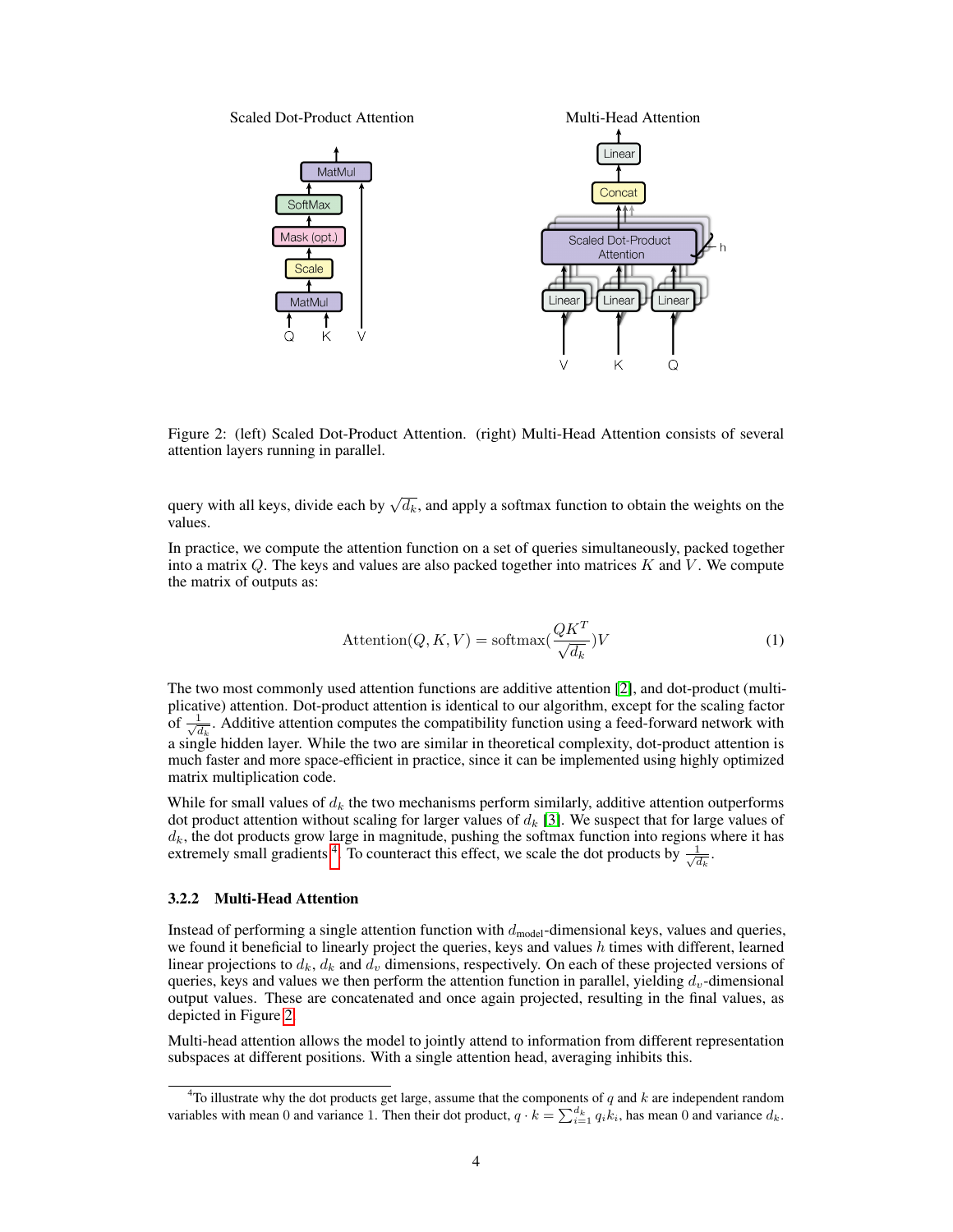MultiHead $(Q, K, V) = \text{Concat}(\text{head}_1, ..., \text{head}_h)W^O$ where  $\text{head}_{i} = \text{Attention}(QW_{i}^{Q}, KW_{i}^{K}, VW_{i}^{V})$ 

Where the projections are parameter matrices  $W_i^Q \in \mathbb{R}^{d_{\text{model}} \times d_k}, W_i^K \in \mathbb{R}^{d_{\text{model}} \times d_k}, W_i^V \in \mathbb{R}^{d_{\text{model}} \times d_v}$ and  $W^O \in \mathbb{R}^{hd_v \times d_{\text{model}}}$ .

In this work we employ  $h = 8$  parallel attention layers, or heads. For each of these we use  $d_k = d_v = d_{\text{model}}/h = 64$ . Due to the reduced dimension of each head, the total computational cost is similar to that of single-head attention with full dimensionality.

### 3.2.3 Applications of Attention in our Model

The Transformer uses multi-head attention in three different ways:

- In "encoder-decoder attention" layers, the queries come from the previous decoder layer, and the memory keys and values come from the output of the encoder. This allows every position in the decoder to attend over all positions in the input sequence. This mimics the typical encoder-decoder attention mechanisms in sequence-to-sequence models such as [31, 2, 8].
- The encoder contains self-attention layers. In a self-attention layer all of the keys, values and queries come from the same place, in this case, the output of the previous layer in the encoder. Each position in the encoder can attend to all positions in the previous layer of the encoder.
- Similarly, self-attention layers in the decoder allow each position in the decoder to attend to all positions in the decoder up to and including that position. We need to prevent leftward information flow in the decoder to preserve the auto-regressive property. We implement this inside of scaled dot-product attention by masking out (setting to  $-\infty$ ) all values in the input of the softmax which correspond to illegal connections. See Figure 2.

#### 3.3 Position-wise Feed-Forward Networks

In addition to attention sub-layers, each of the layers in our encoder and decoder contains a fully connected feed-forward network, which is applied to each position separately and identically. This consists of two linear transformations with a ReLU activation in between.

$$
FFN(x) = \max(0, xW_1 + b_1)W_2 + b_2
$$
\n(2)

While the linear transformations are the same across different positions, they use different parameters from layer to layer. Another way of describing this is as two convolutions with kernel size 1. The dimensionality of input and output is  $d_{\text{model}} = 512$ , and the inner-layer has dimensionality  $d_{ff} = 2048.$ 

### 3.4 Embeddings and Softmax

Similarly to other sequence transduction models, we use learned embeddings to convert the input tokens and output tokens to vectors of dimension  $d_{\text{model}}$ . We also use the usual learned linear transformation and softmax function to convert the decoder output to predicted next-token probabilities. In our model, we share the same weight matrix between the two embedding layers and the pre-softmax our model, we share the same weight matrix between the two embedding layers and the pre-softmax linear transformation, similar to [24]. In the embedding layers, we multiply those weights by  $\sqrt{d_{\text{model}}}$ .

### 3.5 Positional Encoding

Since our model contains no recurrence and no convolution, in order for the model to make use of the order of the sequence, we must inject some information about the relative or absolute position of the tokens in the sequence. To this end, we add "positional encodings" to the input embeddings at the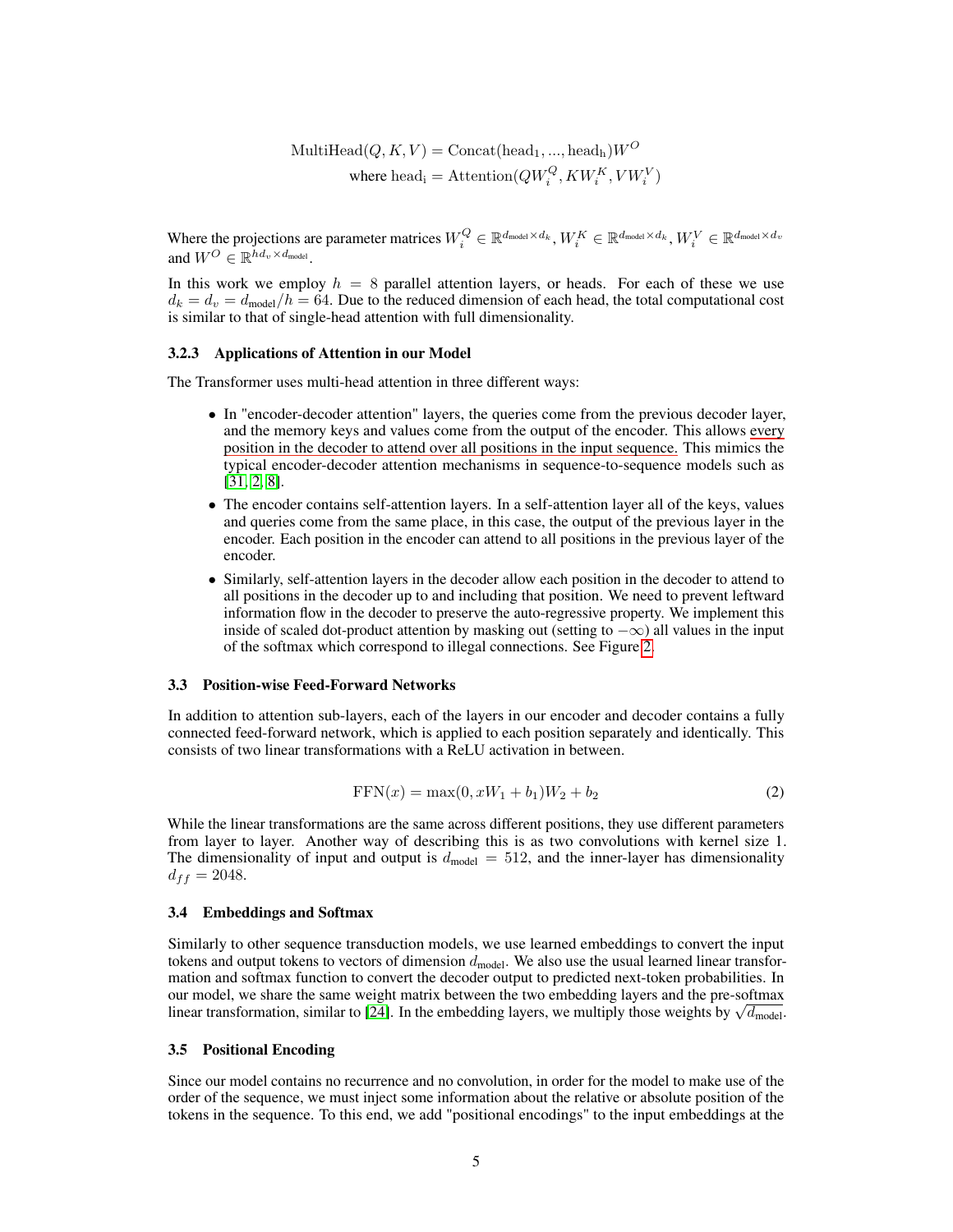Table 1: Maximum path lengths, per-layer complexity and minimum number of sequential operations for different layer types.  $n$  is the sequence length,  $d$  is the representation dimension,  $k$  is the kernel size of convolutions and  $r$  the size of the neighborhood in restricted self-attention.

| Layer Type                  | Complexity per Layer     | Sequential<br>Operations | Maximum Path Length |
|-----------------------------|--------------------------|--------------------------|---------------------|
| Self-Attention              | $O(n^2 \cdot d)$         | O(1)                     | O(1)                |
| Recurrent                   | $O(n \cdot d^2)$         | O(n)                     | O(n)                |
| Convolutional               | $O(k \cdot n \cdot d^2)$ | O(1)                     | $O(log_k(n))$       |
| Self-Attention (restricted) | $O(r \cdot n \cdot d)$   | O(1)                     | O(n/r)              |

bottoms of the encoder and decoder stacks. The positional encodings have the same dimension  $d_{\text{model}}$ as the embeddings, so that the two can be summed. There are many choices of positional encodings, learned and fixed [8].

In this work, we use sine and cosine functions of different frequencies:

$$
PE_{(pos, 2i)} = sin(pos/10000^{2i/d_{model}})
$$
  

$$
PE_{(pos, 2i+1)} = cos(pos/10000^{2i/d_{model}})
$$

where  $pos$  is the position and  $i$  is the dimension. That is, each dimension of the positional encoding corresponds to a sinusoid. The wavelengths form a geometric progression from  $2\pi$  to  $10000 \cdot 2\pi$ . We chose this function because we hypothesized it would allow the model to easily learn to attend by relative positions, since for any fixed offset k,  $PE_{pos+k}$  can be represented as a linear function of  $PE_{pos}.$ 

We also experimented with using learned positional embeddings [8] instead, and found that the two versions produced nearly identical results (see Table 3 row (E)). We chose the sinusoidal version because it may allow the model to extrapolate to sequence lengths longer than the ones encountered during training.

# 4 Why Self-Attention

In this section we compare various aspects of self-attention layers to the recurrent and convolutional layers commonly used for mapping one variable-length sequence of symbol representations  $(x_1, ..., x_n)$  to another sequence of equal length  $(z_1, ..., z_n)$ , with  $x_i, z_i \in \mathbb{R}^d$ , such as a hidden layer in a typical sequence transduction encoder or decoder. Motivating our use of self-attention we consider three desiderata.

One is the total computational complexity per layer. Another is the amount of computation that can be parallelized, as measured by the minimum number of sequential operations required.

The third is the path length between long-range dependencies in the network. Learning long-range dependencies is a key challenge in many sequence transduction tasks. One key factor affecting the ability to learn such dependencies is the length of the paths forward and backward signals have to traverse in the network. The shorter these paths between any combination of positions in the input and output sequences, the easier it is to learn long-range dependencies [11]. Hence we also compare the maximum path length between any two input and output positions in networks composed of the different layer types.

As noted in Table 1, a self-attention layer connects all positions with a constant number of sequentially executed operations, whereas a recurrent layer requires  $O(n)$  sequential operations. In terms of computational complexity, self-attention layers are faster than recurrent layers when the sequence length n is smaller than the representation dimensionality d, which is most often the case with sentence representations used by state-of-the-art models in machine translations, such as word-piece [31] and byte-pair [25] representations. To improve computational performance for tasks involving very long sequences, self-attention could be restricted to considering only a neighborhood of size  $r$  in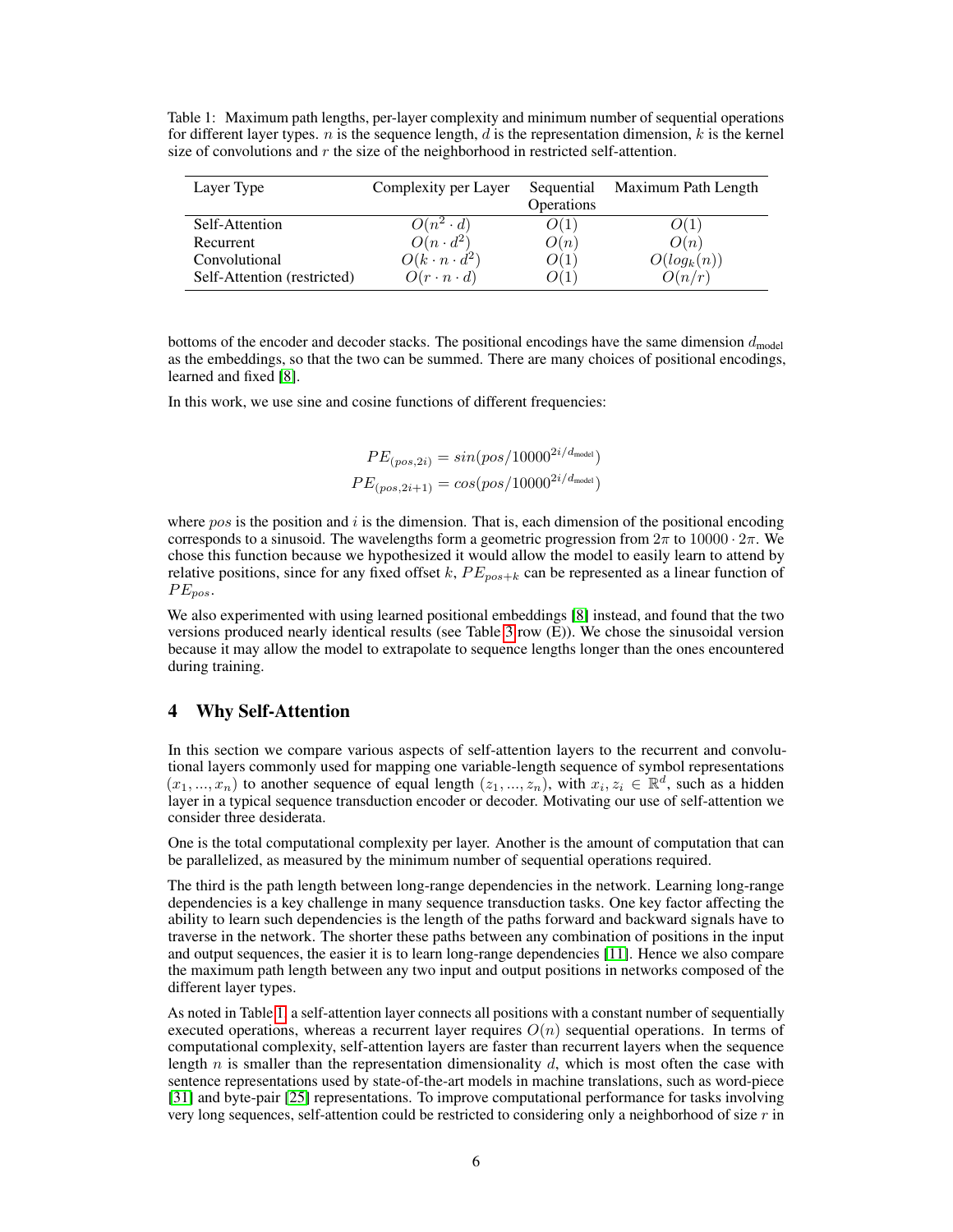the input sequence centered around the respective output position. This would increase the maximum path length to  $O(n/r)$ . We plan to investigate this approach further in future work.

A single convolutional layer with kernel width  $k < n$  does not connect all pairs of input and output positions. Doing so requires a stack of  $O(n/k)$  convolutional layers in the case of contiguous kernels, or  $O(log_k(n))$  in the case of dilated convolutions [15], increasing the length of the longest paths between any two positions in the network. Convolutional layers are generally more expensive than recurrent layers, by a factor of k. Separable convolutions  $[6]$ , however, decrease the complexity considerably, to  $O(k \cdot n \cdot d + n \cdot d^2)$ . Even with  $k = n$ , however, the complexity of a separable convolution is equal to the combination of a self-attention layer and a point-wise feed-forward layer, the approach we take in our model.

As side benefit, self-attention could yield more interpretable models. We inspect attention distributions from our models and present and discuss examples in the appendix. Not only do individual attention heads clearly learn to perform different tasks, many appear to exhibit behavior related to the syntactic and semantic structure of the sentences.

# 5 Training

This section describes the training regime for our models.

### 5.1 Training Data and Batching

We trained on the standard WMT 2014 English-German dataset consisting of about 4.5 million sentence pairs. Sentences were encoded using byte-pair encoding [3], which has a shared sourcetarget vocabulary of about 37000 tokens. For English-French, we used the significantly larger WMT 2014 English-French dataset consisting of 36M sentences and split tokens into a 32000 word-piece vocabulary [31]. Sentence pairs were batched together by approximate sequence length. Each training batch contained a set of sentence pairs containing approximately 25000 source tokens and 25000 target tokens.

### 5.2 Hardware and Schedule

We trained our models on one machine with 8 NVIDIA P100 GPUs. For our base models using the hyperparameters described throughout the paper, each training step took about 0.4 seconds. We trained the base models for a total of 100,000 steps or 12 hours. For our big models,(described on the bottom line of table 3), step time was 1.0 seconds. The big models were trained for 300,000 steps (3.5 days).

### 5.3 Optimizer

We used the Adam optimizer [17] with  $\beta_1 = 0.9$ ,  $\beta_2 = 0.98$  and  $\epsilon = 10^{-9}$ . We varied the learning rate over the course of training, according to the formula:

$$
lrate = d_{\text{model}}^{-0.5} \cdot \min(step\_num^{-0.5}, step\_num \cdot warmup\_steps^{-1.5})
$$
 (3)

This corresponds to increasing the learning rate linearly for the first  $warmup\_steps$  training steps, and decreasing it thereafter proportionally to the inverse square root of the step number. We used  $warmup\_steps = 4000.$ 

### 5.4 Regularization

We employ three types of regularization during training:

Residual Dropout We apply dropout [27] to the output of each sub-layer, before it is added to the sub-layer input and normalized. In addition, we apply dropout to the sums of the embeddings and the positional encodings in both the encoder and decoder stacks. For the base model, we use a rate of  $P_{drop} = 0.1.$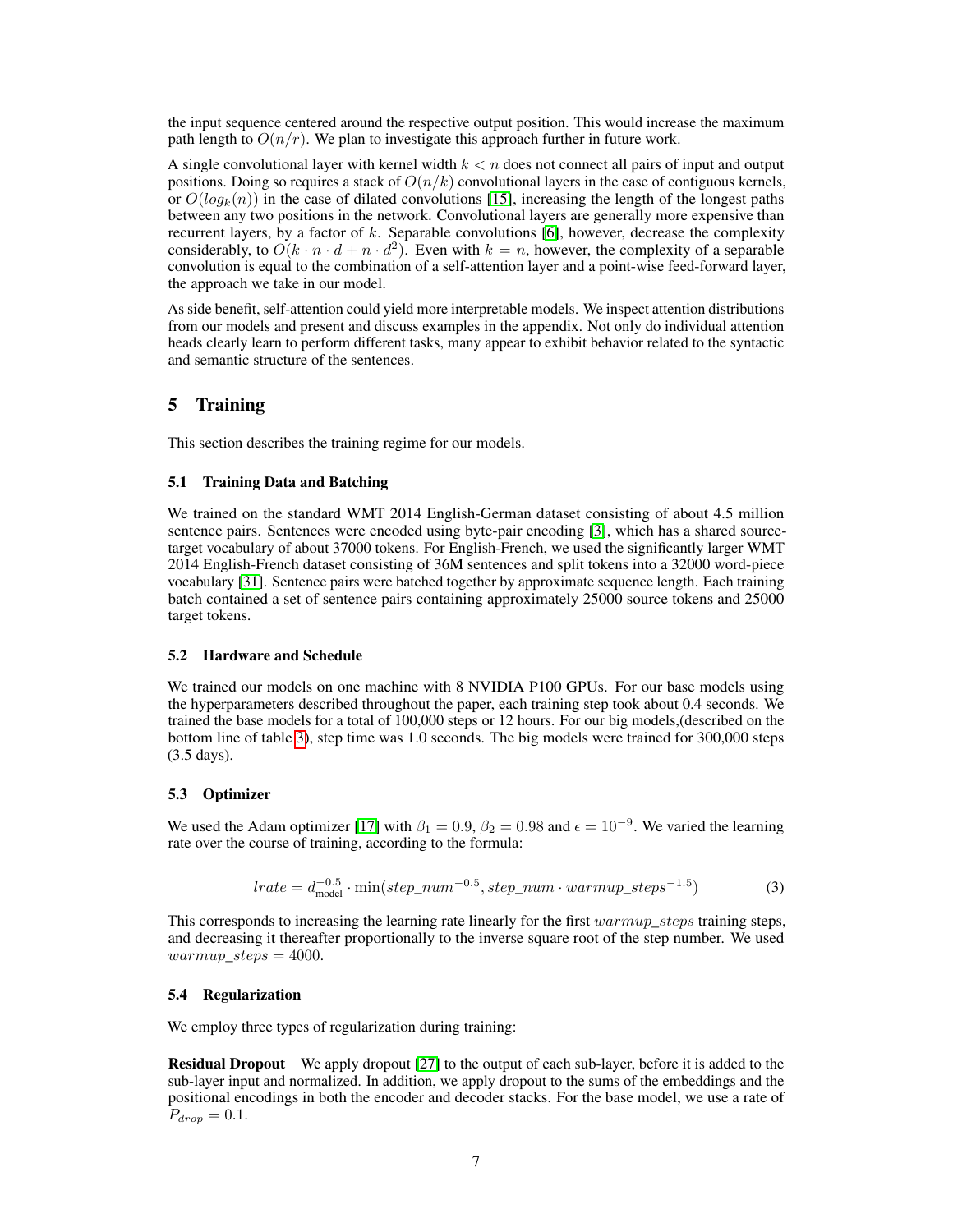|                                 | <b>BLEU</b>  |       |                     | Training Cost (FLOPs) |  |  |  |
|---------------------------------|--------------|-------|---------------------|-----------------------|--|--|--|
| Model                           | <b>EN-DE</b> | EN-FR | <b>EN-DE</b>        | EN-FR                 |  |  |  |
| ByteNet $[15]$                  | 23.75        |       |                     |                       |  |  |  |
| Deep-Att + PosUnk $[32]$        |              | 39.2  |                     | $1.0 \cdot 10^{20}$   |  |  |  |
| $GNMT + RL$ [31]                | 24.6         | 39.92 | $2.3 \cdot 10^{19}$ | $1.4 \cdot 10^{20}$   |  |  |  |
| Conv $S2S[8]$                   | 25.16        | 40.46 | $9.6 \cdot 10^{18}$ | $1.5 \cdot 10^{20}$   |  |  |  |
| MoE [26]                        | 26.03        | 40.56 | $2.0 \cdot 10^{19}$ | $1.2 \cdot 10^{20}$   |  |  |  |
| Deep-Att + PosUnk Ensemble [32] |              | 40.4  |                     | $8.0 \cdot 10^{20}$   |  |  |  |
| $GNMT + RL$ Ensemble [31]       | 26.30        | 41.16 | $1.8 \cdot 10^{20}$ | $1.1 \cdot 10^{21}$   |  |  |  |
| ConvS2S Ensemble [8]            | 26.36        | 41.29 | $7.7 \cdot 10^{19}$ | $1.2 \cdot 10^{21}$   |  |  |  |
| Transformer (base model)        | 27.3         | 38.1  |                     | $3.3\cdot10^{18}$     |  |  |  |
| Transformer (big)               | 28.4         | 41.0  |                     | $2.3 \cdot 10^{19}$   |  |  |  |

Table 2: The Transformer achieves better BLEU scores than previous state-of-the-art models on the English-to-German and English-to-French newstest2014 tests at a fraction of the training cost.

**Label Smoothing** During training, we employed label smoothing of value  $\epsilon_{ls} = 0.1$  [30]. This hurts perplexity, as the model learns to be more unsure, but improves accuracy and BLEU score.

## 6 Results

### 6.1 Machine Translation

On the WMT 2014 English-to-German translation task, the big transformer model (Transformer (big) in Table 2) outperforms the best previously reported models (including ensembles) by more than 2.0 BLEU, establishing a new state-of-the-art BLEU score of 28.4. The configuration of this model is listed in the bottom line of Table 3. Training took 3.5 days on 8 P100 GPUs. Even our base model surpasses all previously published models and ensembles, at a fraction of the training cost of any of the competitive models.

On the WMT 2014 English-to-French translation task, our big model achieves a BLEU score of 41.0, outperforming all of the previously published single models, at less than  $1/4$  the training cost of the previous state-of-the-art model. The Transformer (big) model trained for English-to-French used dropout rate  $P_{drop} = 0.1$ , instead of 0.3.

For the base models, we used a single model obtained by averaging the last 5 checkpoints, which were written at 10-minute intervals. For the big models, we averaged the last 20 checkpoints. We used beam search with a beam size of 4 and length penalty  $\alpha = 0.6$  [31]. These hyperparameters were chosen after experimentation on the development set. We set the maximum output length during inference to input length + 50, but terminate early when possible [31].

Table 2 summarizes our results and compares our translation quality and training costs to other model architectures from the literature. We estimate the number of floating point operations used to train a model by multiplying the training time, the number of GPUs used, and an estimate of the sustained single-precision floating-point capacity of each GPU<sup>5</sup>.

### 6.2 Model Variations

To evaluate the importance of different components of the Transformer, we varied our base model in different ways, measuring the change in performance on English-to-German translation on the development set, newstest2013. We used beam search as described in the previous section, but no checkpoint averaging. We present these results in Table 3.

In Table 3 rows (A), we vary the number of attention heads and the attention key and value dimensions, keeping the amount of computation constant, as described in Section 3.2.2. While single-head attention is 0.9 BLEU worse than the best setting, quality also drops off with too many heads.

<sup>&</sup>lt;sup>5</sup>We used values of 2.8, 3.7, 6.0 and 9.5 TFLOPS for K80, K40, M40 and P100, respectively.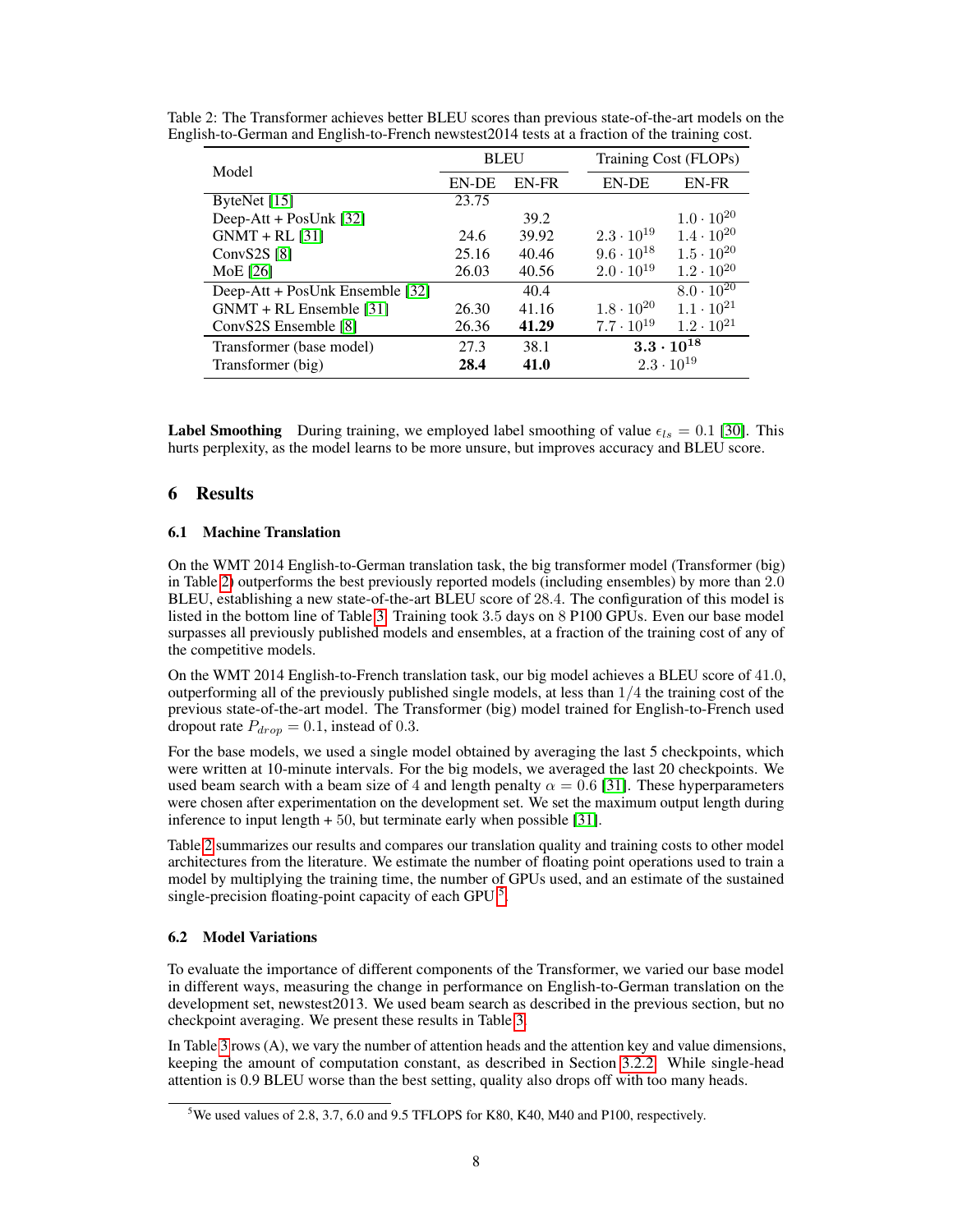Table 3: Variations on the Transformer architecture. Unlisted values are identical to those of the base model. All metrics are on the English-to-German translation development set, newstest2013. Listed perplexities are per-wordpiece, according to our byte-pair encoding, and should not be compared to per-word perplexities.

|      | N                                         | $d_{\text{model}}$ | $d_{\rm ff}$ | $\boldsymbol{h}$ | $d_k$ | $d_v$ | $P_{drop}$ | $\epsilon_{ls}$ | train | <b>PPL</b> | <b>BLEU</b> | params        |
|------|-------------------------------------------|--------------------|--------------|------------------|-------|-------|------------|-----------------|-------|------------|-------------|---------------|
|      |                                           |                    |              |                  |       |       |            |                 | steps | (dev)      | (dev)       | $\times 10^6$ |
| base | 6                                         | 512                | 2048         | 8                | 64    | 64    | 0.1        | 0.1             | 100K  | 4.92       | 25.8        | 65            |
| (A)  |                                           |                    |              | 1                | 512   | 512   |            |                 |       | 5.29       | 24.9        |               |
|      |                                           |                    |              | 4                | 128   | 128   |            |                 |       | 5.00       | 25.5        |               |
|      |                                           |                    |              | 16               | 32    | 32    |            |                 |       | 4.91       | 25.8        |               |
|      |                                           |                    |              | 32               | 16    | 16    |            |                 |       | 5.01       | 25.4        |               |
| (B)  |                                           |                    |              |                  | 16    |       |            |                 |       | 5.16       | 25.1        | 58            |
|      |                                           |                    |              |                  | 32    |       |            |                 |       | 5.01       | 25.4        | 60            |
|      | $\overline{c}$                            |                    |              |                  |       |       |            |                 |       | 6.11       | 23.7        | 36            |
|      | 4                                         |                    |              |                  |       |       |            |                 |       | 5.19       | 25.3        | 50            |
|      | 8                                         |                    |              |                  |       |       |            |                 |       | 4.88       | 25.5        | 80            |
| (C)  |                                           | 256                |              |                  | 32    | 32    |            |                 |       | 5.75       | 24.5        | 28            |
|      |                                           | 1024               |              |                  | 128   | 128   |            |                 |       | 4.66       | 26.0        | 168           |
|      |                                           |                    | 1024         |                  |       |       |            |                 |       | 5.12       | 25.4        | 53            |
|      |                                           |                    | 4096         |                  |       |       |            |                 |       | 4.75       | 26.2        | 90            |
| (D)  |                                           |                    |              |                  |       |       | 0.0        |                 |       | 5.77       | 24.6        |               |
|      |                                           |                    |              |                  |       |       | 0.2        |                 |       | 4.95       | 25.5        |               |
|      |                                           |                    |              |                  |       |       |            | 0.0             |       | 4.67       | 25.3        |               |
|      |                                           |                    |              |                  |       |       |            | 0.2             |       | 5.47       | 25.7        |               |
| (E)  | positional embedding instead of sinusoids |                    |              |                  |       |       |            | 4.92            | 25.7  |            |             |               |
| big  | 6                                         | 1024               | 4096         | 16               |       |       | 0.3        |                 | 300K  | 4.33       | 26.4        | 213           |

In Table 3 rows (B), we observe that reducing the attention key size  $d_k$  hurts model quality. This suggests that determining compatibility is not easy and that a more sophisticated compatibility function than dot product may be beneficial. We further observe in rows (C) and (D) that, as expected, bigger models are better, and dropout is very helpful in avoiding over-fitting. In row (E) we replace our sinusoidal positional encoding with learned positional embeddings [8], and observe nearly identical results to the base model.

# 7 Conclusion

In this work, we presented the Transformer, the first sequence transduction model based entirely on attention, replacing the recurrent layers most commonly used in encoder-decoder architectures with multi-headed self-attention.

For translation tasks, the Transformer can be trained significantly faster than architectures based on recurrent or convolutional layers. On both WMT 2014 English-to-German and WMT 2014 English-to-French translation tasks, we achieve a new state of the art. In the former task our best model outperforms even all previously reported ensembles.

We are excited about the future of attention-based models and plan to apply them to other tasks. We plan to extend the Transformer to problems involving input and output modalities other than text and to investigate local, restricted attention mechanisms to efficiently handle large inputs and outputs such as images, audio and video. Making generation less sequential is another research goals of ours.

The code we used to train and evaluate our models is available at [https://github.com/](https://github.com/tensorflow/tensor2tensor) [tensorflow/tensor2tensor](https://github.com/tensorflow/tensor2tensor).

Acknowledgements We are grateful to Nal Kalchbrenner and Stephan Gouws for their fruitful comments, corrections and inspiration.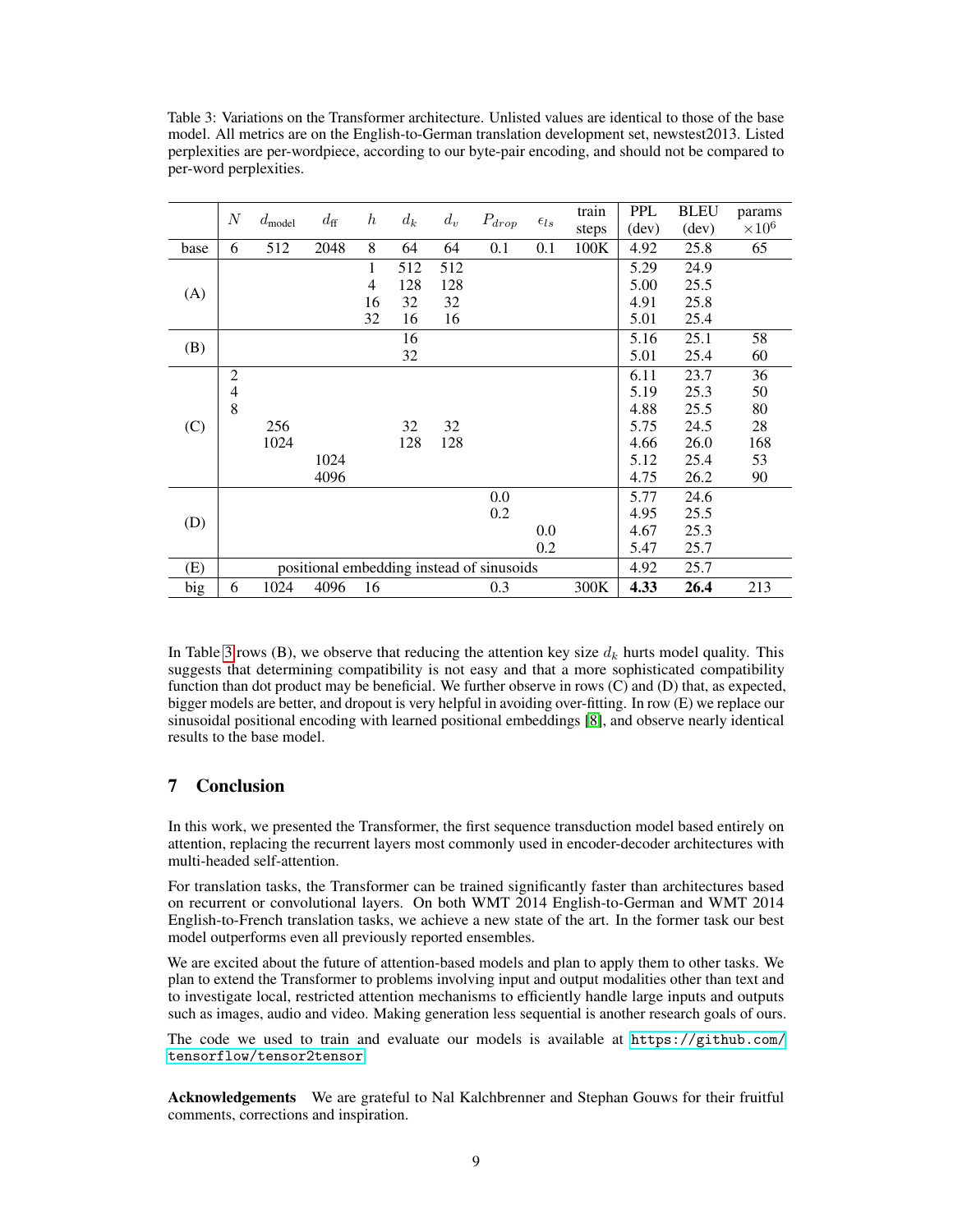# References

- [1] Jimmy Lei Ba, Jamie Ryan Kiros, and Geoffrey E Hinton. Layer normalization. *arXiv preprint arXiv:1607.06450*, 2016.
- [2] Dzmitry Bahdanau, Kyunghyun Cho, and Yoshua Bengio. Neural machine translation by jointly learning to align and translate. *CoRR*, abs/1409.0473, 2014.
- [3] Denny Britz, Anna Goldie, Minh-Thang Luong, and Quoc V. Le. Massive exploration of neural machine translation architectures. *CoRR*, abs/1703.03906, 2017.
- [4] Jianpeng Cheng, Li Dong, and Mirella Lapata. Long short-term memory-networks for machine reading. *arXiv preprint arXiv:1601.06733*, 2016.
- [5] Kyunghyun Cho, Bart van Merrienboer, Caglar Gulcehre, Fethi Bougares, Holger Schwenk, and Yoshua Bengio. Learning phrase representations using rnn encoder-decoder for statistical machine translation. *CoRR*, abs/1406.1078, 2014.
- [6] Francois Chollet. Xception: Deep learning with depthwise separable convolutions. *arXiv preprint arXiv:1610.02357*, 2016.
- [7] Junyoung Chung, Çaglar Gülçehre, Kyunghyun Cho, and Yoshua Bengio. Empirical evaluation of gated recurrent neural networks on sequence modeling. *CoRR*, abs/1412.3555, 2014.
- [8] Jonas Gehring, Michael Auli, David Grangier, Denis Yarats, and Yann N. Dauphin. Convolutional sequence to sequence learning. *arXiv preprint arXiv:1705.03122v2*, 2017.
- [9] Alex Graves. Generating sequences with recurrent neural networks. *arXiv preprint arXiv:1308.0850*, 2013.
- [10] Kaiming He, Xiangyu Zhang, Shaoqing Ren, and Jian Sun. Deep residual learning for image recognition. In *Proceedings of the IEEE Conference on Computer Vision and Pattern Recognition*, pages 770–778, 2016.
- [11] Sepp Hochreiter, Yoshua Bengio, Paolo Frasconi, and Jürgen Schmidhuber. Gradient flow in recurrent nets: the difficulty of learning long-term dependencies, 2001.
- [12] Sepp Hochreiter and Jürgen Schmidhuber. Long short-term memory. *Neural computation*, 9(8):1735–1780, 1997.
- [13] Rafal Jozefowicz, Oriol Vinyals, Mike Schuster, Noam Shazeer, and Yonghui Wu. Exploring the limits of language modeling. *arXiv preprint arXiv:1602.02410*, 2016.
- [14] Łukasz Kaiser and Ilya Sutskever. Neural GPUs learn algorithms. In *International Conference on Learning Representations (ICLR)*, 2016.
- [15] Nal Kalchbrenner, Lasse Espeholt, Karen Simonyan, Aaron van den Oord, Alex Graves, and Koray Kavukcuoglu. Neural machine translation in linear time. *arXiv preprint arXiv:1610.10099v2*, 2017.
- [16] Yoon Kim, Carl Denton, Luong Hoang, and Alexander M. Rush. Structured attention networks. In *International Conference on Learning Representations*, 2017.
- [17] Diederik Kingma and Jimmy Ba. Adam: A method for stochastic optimization. In *ICLR*, 2015.
- [18] Oleksii Kuchaiev and Boris Ginsburg. Factorization tricks for LSTM networks. *arXiv preprint arXiv:1703.10722*, 2017.
- [19] Zhouhan Lin, Minwei Feng, Cicero Nogueira dos Santos, Mo Yu, Bing Xiang, Bowen Zhou, and Yoshua Bengio. A structured self-attentive sentence embedding. *arXiv preprint arXiv:1703.03130*, 2017.
- [20] Samy Bengio Łukasz Kaiser. Can active memory replace attention? In *Advances in Neural Information Processing Systems, (NIPS)*, 2016.